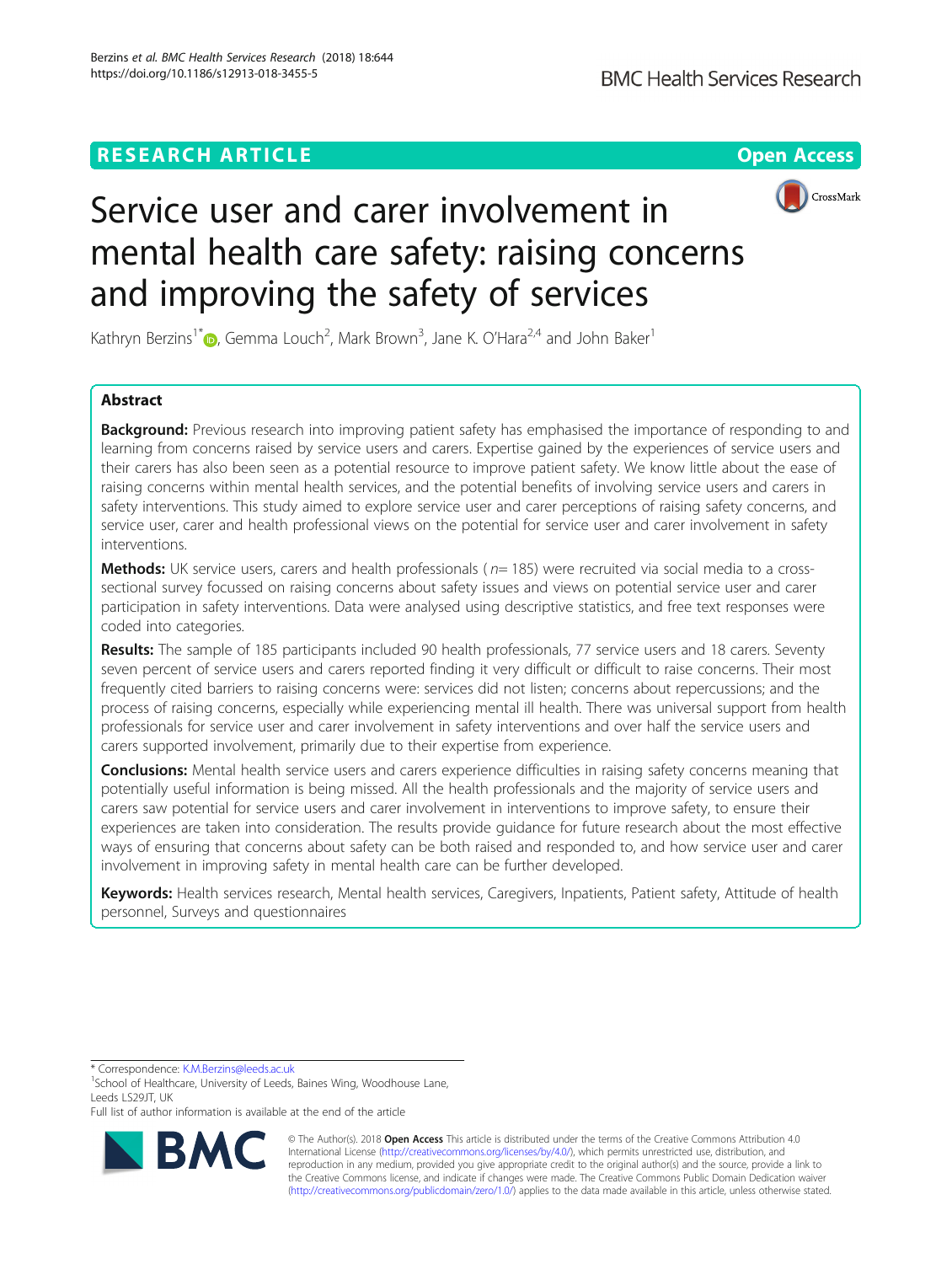## Background

Improving patient safety has been a priority in health care for nearly two decades [[1](#page-7-0)] and the subject of a significant body of research and innovation. In the UK, high profile cases of failures in health care, such as those in Mid Staffordshire NHS Trust have reinforced the need for this focus in general care. The resulting Francis Report [[2\]](#page-7-0) and the Keogh Report into quality of care across 14 other Trusts [[3\]](#page-7-0) particularly stressed the need for patient involvement in the monitoring and inspection of services and service responses to complaints. It has long been acknowledged that patient complaints are a crucial tool to facilitate service improvements [\[4\]](#page-7-0). The Parliamentary Ombudsman described a reluctance of people to make, and of Trusts to listen and respond to complaints, as a 'toxic cocktail' [\[5](#page-7-0)]. Figures from 2015 show that of all complaints made to Trusts very few are upheld (1.1% of all complaints to mental health Trusts and 1.8% of those to hospital Trusts).

Contrary to these developments in acute hospital and primary care settings, there has been little comparable research into the identification of safety issues in UK mental health care services despite serious failures in service provision  $[6]$  $[6]$ . This is particularly important given that it was a mental health Trust that was the first to be prosecuted post-Francis Report under new powers by the Care Quality Commission for failing to provide safe care and treatment [\[7](#page-7-0)]. One crucial aspect of improving patient safety is the potential for involving patients and their families as a resource for increasing safety by providing feedback either during or after their care experience. Patients and families are well positioned to notice things that staff do not  $[8]$  $[8]$  and provide an independent perspective based on their experiences of receiving care [[9\]](#page-7-0). Evidence has shown that patients can willingly and meaningfully feed back on the safety of their care [\[10](#page-7-0)–[14](#page-7-0)]. However, research on how to involve patients in interventions to improve safety and whether there are any benefits, is generally thought to be inconclusive [\[15\]](#page-7-0). Interventions have also involved patients directly intervening in their care, receiving education about their condition and feeding back about their experiences [[16\]](#page-7-0). Research in acute hospital and primary care settings has found that patients are often willing to participate in interventions but are apprehensive about negative repercussions from raising concerns and question whether it is their responsibility to do so [[17](#page-7-0), [18\]](#page-7-0). One area that is relatively well developed in mental health care services is the principle of service user involvement which has been shown to improve several aspects of service, for example, better reflecting needs and preferences [[19\]](#page-7-0). However, the context of mental health care is unique, service users can be at risk of compulsory treatment [\[20](#page-7-0)], experience high levels of stigma and low levels of social participation [[21](#page-7-0)]. To date there has been minimal research carried out within a mental health care context around raising and responding to concerns and the involvement of service users and carers in safety interventions (Berzins K, Eames S, Newbronner L, Baker J, Thompson C: Service user involvement in interventions designed to improve safety in acute mental healthcare environments: a scoping literature review, submitted). Given the emergent evidence from acute hospital and primary care settings, service user and carer involvement could have an important role to play, but given the specific context of mental health care, evidence cannot simply be transferred. This study set out to explore how service users and carers felt about the ease of raising safety concerns, their views of involvement in safety interventions as well as those of health professionals, to understand how we might promote service user and carer involvement in safety to be taken forward by future research. This study had two aims:

- (1) To explore mental health service users' and carers' experiences of raising concerns about safety in mental health care services;
- (2) To explore service users', carers' and health professionals' views on the potential for service user and carer involvement in future safety interventions.

## Methods

This paper reports data from a broader study that primarily sought to identify safety issues in mental health care, as such, more detailed information of the study method including that relating to procedure and participants has been reported previously [\[22](#page-7-0)].

## Design

A cross-sectional structured survey developed for this study was conducted with recruitment via social media (Twitter). This method of recruitment has been found to be effective in reaching potentially stigmatised groups [\[23\]](#page-7-0). Participants were eligible if they were over 18, and had recent experience (within the past 2 years) of using mental health care services, caring for someone using mental health care services, or experience of working in mental health care services.

## Data collection

Approval for the study was sought from the University of Leeds, School of Healthcare Research Ethics Committee (reference HREC15–059). At the beginning of the survey participants were given information about the study and sources of support. Consent was implied by completion and submission of the survey. The survey questions were informed by consultation with service users, carers and health professionals and the patient safety literature. The questions were focussed on the ease of raising concerns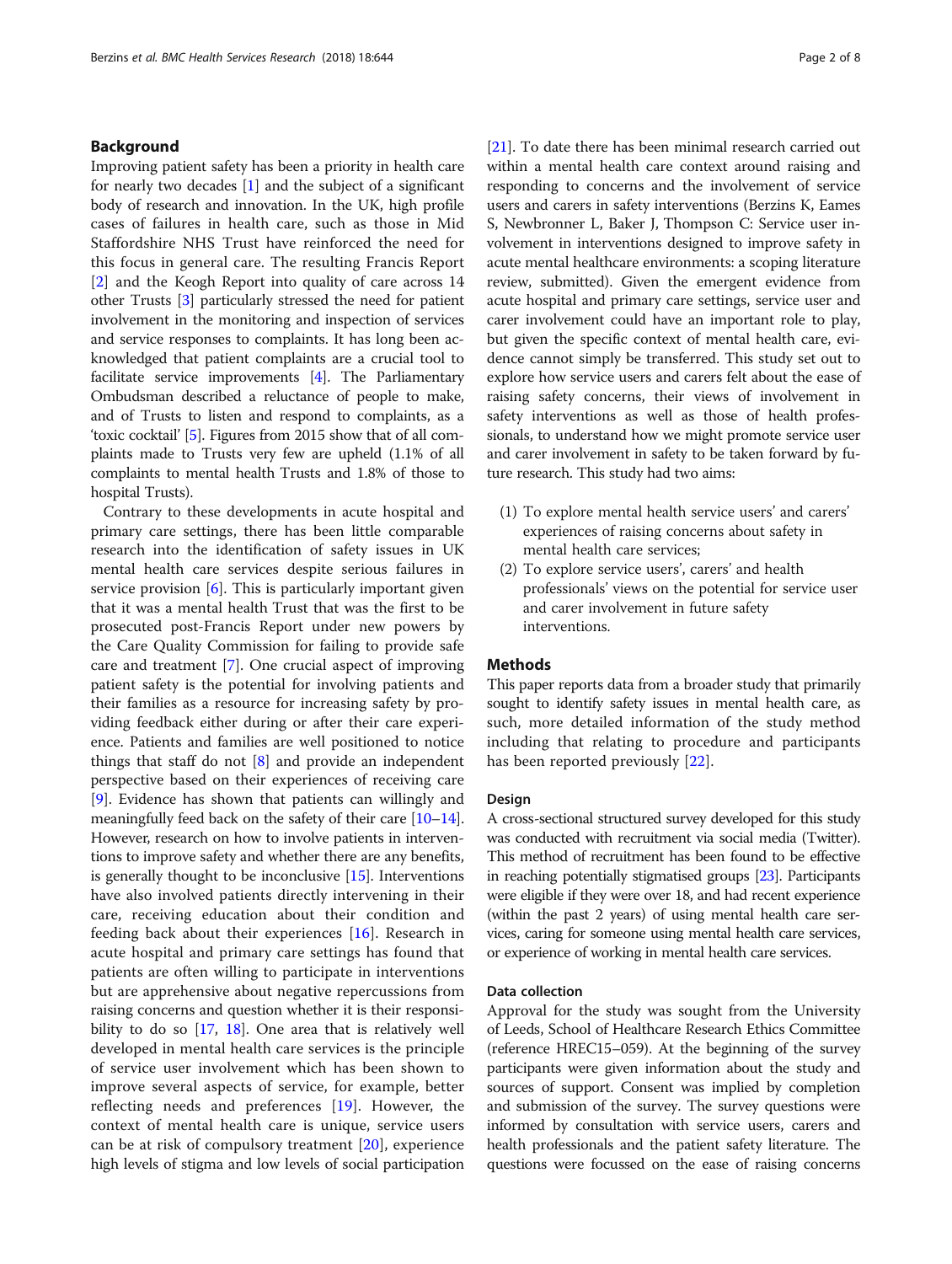and reasons why; whether service user and carer participation should be part of future interventions to improve safety, reasons why or why not; and individual willingness to participate in such developments [[24\]](#page-7-0). Questions took different formats, some used a Likert scale (In your experience how easy has it been to raise concerns about safety in mental health care? Very easy / easy / neither easy nor difficult / difficult / very difficult), some permitted multiple responses and others free text responses, which allowed respondents to provide examples and to elaborate on closed questions. To maximise completion of the survey, no responses were mandatory except two initial screening questions. Data were collected between September and December 2016.

## Data analysis

Quantitative data were analysed using SPSS [\[25\]](#page-7-0). Service users' and carers' views were analysed separately from health professionals' views and descriptive statistics were performed to describe the characteristics of the two groups. For closed questions, results are presented in terms of percentages, and for questions that permitted multiple responses, results are presented in terms of percentage of cases. Data from questions that allowed free text responses were coded into categories, then counted to provide quantitative data and the original free text responses used to illustrate the quantitative findings.

## Findings

## Sample characteristics

The demographic characteristics of the respondents are presented in Table [1](#page-3-0). The sample of 185 consisted of 90 health professionals (49%), 77 service users (41%) and 18 carers (10%). There were more females than males in both groups (75%;  $n = 71$  of service users and carers; 71%;  $n =$ 64 of health professionals) and the majority of participants described themselves as White British (76%;  $n = 72$  of service users and carers; 72%;  $n = 65$  of health professionals). Registered nurses were the largest health professional group (22%;  $n = 20$ ) with managerial roles of different disciplines being the second largest (19%;  $n = 17$ ).

Service users and carers were asked to describe their mental health problem or that of the person they cared for. Many participants gave multiple responses, most commonly, depression and anxiety (44%), post-traumatic stress disorder (17%) and personality disorder (16%). Forty three percent ( $n = 40$ ) had experienced detention under the Mental Health Act.

The survey results are presented in two sections (1): service users' and carers' perceptions of ease of raising concerns; and (2) all participants' perceptions of service user and carer involvement in interventions to address safety issues. Excerpts from the free text responses are used to further emphasise the key quantitative findings.

## Ease of raising concerns

All participants were asked how easy they had found it to raise concerns about safety issues. A high rate of service user and carer participants (73 of 95; 77%) reported finding it very difficult or difficult to raise concerns (see Table [2](#page-3-0)).

The salient (in terms of frequency) service user and carer explanations for difficulty in raising concerns were that services do not listen (27% of cases;  $n = 22$ ); concern about repercussions (19% of cases;  $n = 15$ ); the process of raising concerns (16% of cases;  $n = 13$ ); and the difficulty of raising a concern while experiencing mental ill health (14% of cases;  $n = 11$ ). Several service users thought that their concerns were dismissed as being caused by their mental health difficulties. These difficulties were further supported by the information provided in the free text responses, as these excerpts illustrate:

'If you raise any issues or challenge any decision you are seen as a difficult patient. You are not expected to have a valid viewpoint. They know best. They can make life very difficult, refuse to help you, and most likely change your diagnosis to personality disorder so that no one will want to treat you.' (Service user #5).

'I find it extremely hard to speak up for myself... When I have done I have been told because of my illness my opinions aren't valid. I worry that my diagnoses render my opinions and suggestions worthless.' (Service user #23).

'It was difficult to raise concerns when I was on an inpatient ward; I was very distressed and very unwell so not easy to articulate concerns.' (Service user #29).

## Service user and carer involvement in interventions to address safety issues

The second aim of the study was to collect views about the potential for service user and carer involvement in interventions to increase safety in mental health care services, an area of rapid growth in other health care settings. There was a great deal of support for involving service users and carers in safety interventions by health professionals with 81% ( $n = 73$ ) reporting that service users and carers should be involved, and the remaining 19% ( $n = 17$ ) reporting that they should sometimes be involved. For both groups, the main perceived benefit of service user and carer involvement was that they can bring their expertise from experience to issues (Service users and carers 24%;  $n = 19$  and health professionals 26%;  $n = 20$ ).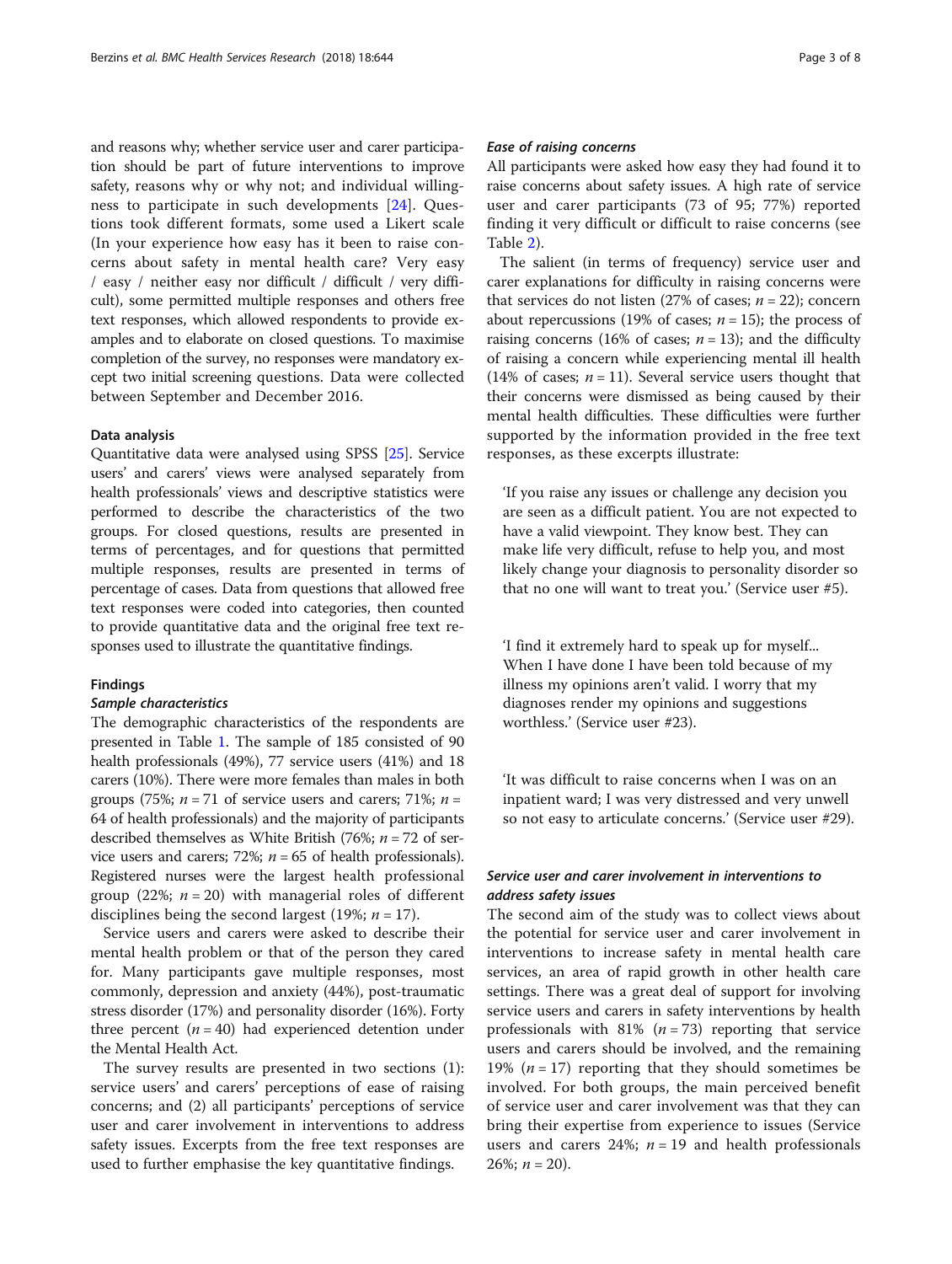## <span id="page-3-0"></span>Table 1 Sample characteristics

|                                         |                                | Service users and carers % (n) | Health professionals % (n) |
|-----------------------------------------|--------------------------------|--------------------------------|----------------------------|
| Age                                     | $18 - 25$                      | 15(14)                         | 1(1)                       |
|                                         | $26 - 35$                      | 20(19)                         | 18(16)                     |
|                                         | $36 - 45$                      | 19(18)                         | 31(28)                     |
|                                         | $46 - 55$                      | 32(30)                         | 37(33)                     |
|                                         | $56 - 65$                      | 13(12)                         | 13(12)                     |
|                                         | $>65$                          | 1(1)                           | $\mathbf 0$                |
| Length of contact with services (years) | $0 - 5$                        | 31(33)                         | 14(16)                     |
|                                         | $6 - 10$                       | 26(27)                         | 13(14)                     |
|                                         | $11 - 15$                      | 18(19)                         | 17(19)                     |
|                                         | $16 - 20$                      | 4(4)                           | 14(16)                     |
|                                         | $21 - 25$                      | 5(5)                           | 9(10)                      |
|                                         | $26 - 30$                      | 6(6)                           | 12(13)                     |
|                                         | > 30                           | 2(2)                           | 11(12)                     |
| Type of service contact in past 2 years | $CMHT^a$                       | 45(47)                         | 21(23)                     |
|                                         | Inpatient services             | 16(17)                         | 28(31)                     |
|                                         | General Practitioner           | 24(25)                         | 5(6)                       |
|                                         | Voluntary organisation         | 6(6)                           | 6(7)                       |
|                                         | Other                          | 3(3)                           | 26(29)                     |
| Profession                              | Registered Mental Health Nurse | n/a                            | 20(22)                     |
|                                         | Managerial                     |                                | 17(19)                     |
|                                         | Doctor                         |                                | 8(9)                       |
|                                         | Psychologist                   |                                | 7(8)                       |
|                                         | Lecturer                       |                                | 5(6)                       |
|                                         | <b>AMHP</b> <sup>b</sup>       |                                | 5(6)                       |
|                                         | Researcher                     |                                | 5(6)                       |
|                                         | Pharmacist                     |                                | 4(4)                       |
|                                         | Care coordinator               |                                | 3(3)                       |
|                                         | Health Care Assistant          |                                | 2(2)                       |
|                                         | Support worker                 |                                | 2(2)                       |
|                                         | Counsellor                     |                                | 2(2)                       |
|                                         | Other                          |                                | 4(4)                       |
|                                         | Missing                        |                                | 5(6)                       |

<sup>a</sup>Community Mental Health Team

**b**Approved Mental Health Professional

| Table 2 Participant responses regarding ease of raising |  |  |
|---------------------------------------------------------|--|--|
| concerns about safety                                   |  |  |

| Group                    |                | Frequency | Percent |
|--------------------------|----------------|-----------|---------|
| Service users and carers | Very easy      |           | 1.1     |
|                          | Easy           | 4         | 4.2     |
|                          | Neither        | 16        | 16.8    |
|                          | Difficult      | 35        | 36.8    |
|                          | Very difficult | 38        | 40.0    |

'I believe service users have a unique perspective that I don't have.' (Health professional #86).

Benefits perceived by health professionals were broader with the empowerment of service users (24%;  $n = 18$ ) and the promotion of teamworking (18%;  $n = 14$ ):

'Because they are important allies in improving care.' (Health professional #2).

When asked if they *personally* would be willing to be involved in safety initiatives, nearly all health professionals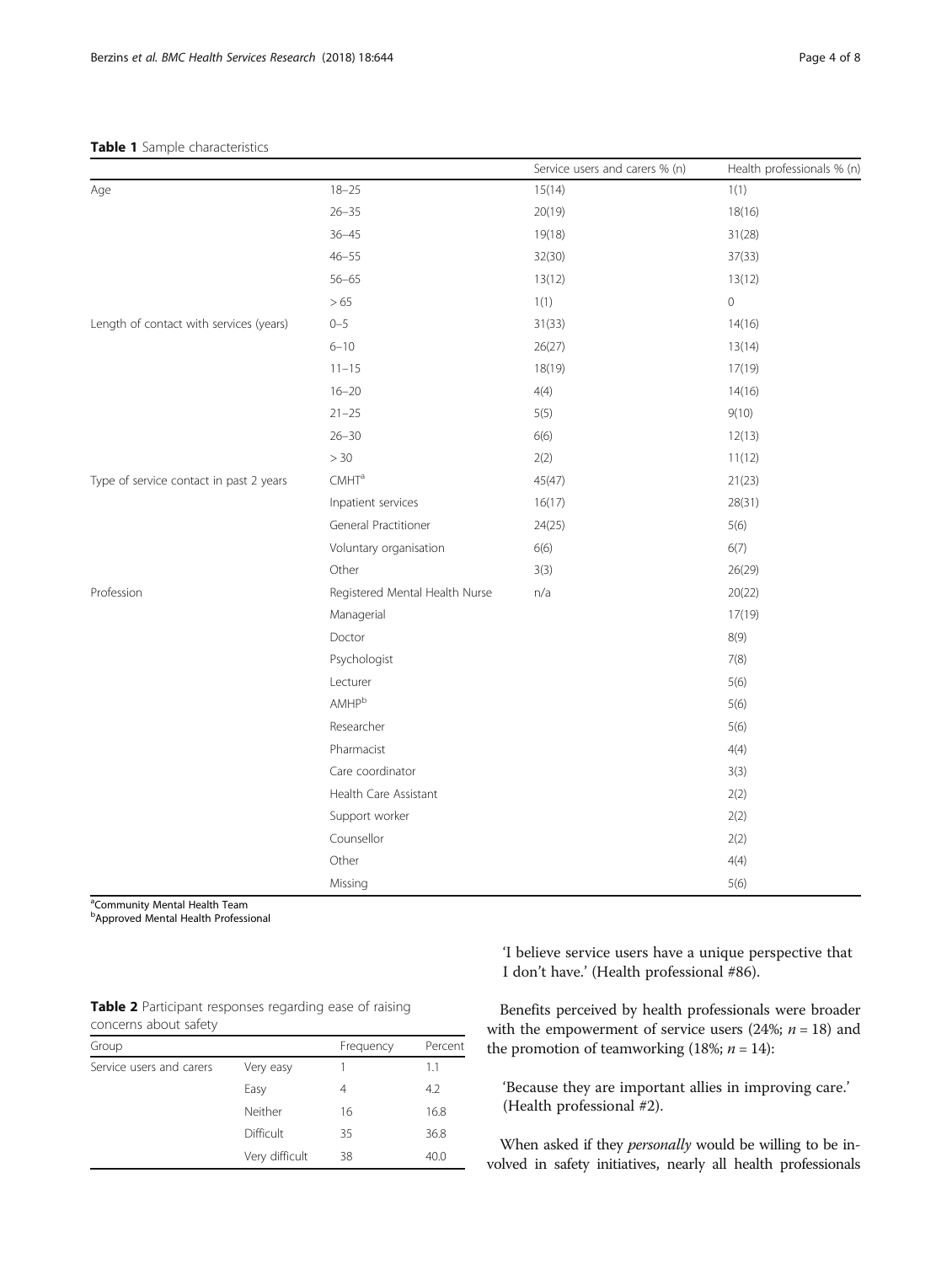said they would be (91%;  $n = 82$ ) with the remaining 9%  $(n = 8)$  reporting sometimes, depending on available support.

'I would be keen to be involved but have so little time within work role I would not be able to commit to anything extra to role and would not receive managerial support to do so.' (Health professional #134).

Health professionals' reasons for personally participating echoed valuing the perspective of service users and carers (21%;  $n = 21$ ), the potential for involvement to promote service user recovery (19%;  $n = 19$ ) and team working  $(15\%; n = 15)$ .

'I can't think of a reason why I wouldn't! Service users have a very important view of services, can see things a professional might miss/ignore.' (Health professional #105).

Service users and carers did not feel quite as positive towards participation with 63% ( $n = 60$ ) indicating that service users and carers should be involved, and just over a quarter saying they should sometimes be involved (27%;  $n = 26$ ). Only 8% ( $n = 8$ ) thought that service users and carers should never be involved. The reasons provided by those who suggested there should never be involvement of service users and carers included carers being too busy, and respondents not perceiving it as being the responsibility of service users and carers.

'The onus should be on paid staff to take care of these things, without reliance on unwell people to plug gaps in the NHS.' (Service user #121).

'Carers have enough to do. This would relieve service providers and professional bodies of some of the responsibility.' (Carer #8).

Participants who did think service users and carers should be involved in interventions to improve safety most frequently gave the same reason as health professionals, that their expertise could be informative (24%;  $n = 19$ ). The next most frequent reason was that involving service users and carers might improve safety (23%;  $n = 18$ ).

'They should be involved if they want to be. Service users have a much greater insight into what is going on than staff often do.' (Service user #100).

'If patient safety is seen as the sole preserve of professionals they are partially sighted. They are missing a vital part of the picture.' (Service user #122).

When asked whether they personally would be prepared to be involved in improving safety, service users and carers were less favourable than health professionals in their responses (all of whom indicated that they would always or sometimes personally support service user and carer involvement). Over half of the service users and carers (63%;  $n = 58$ ) said 'yes', nearly a third (27%;  $n = 25$ ) said 'sometimes' and  $11\%$  ( $n = 10$ ) indicated 'no'. Those who said they personally would be (sometimes) willing to participate suggested that was because their perspective was useful (27%;  $n = 19$ ) and might contribute to improved safety (26%;  $n = 18$ ):

'Having felt unsafe so often I feel I have a lot to offer which staff could learn from.' (Service user #100).

'I would be happy to do anything to improve mental health services in general for future generations, myself and other service users. I think major change does need to happen.' (Service user #5).

'I am passionate about these issues as I am what I consider to be a "near miss". I have been harmed by the system but remain committed to improving it for other service users, carers and for staff whom I have also seen harmed.' (Service user #18).

Health professional participants agreed on the potential usefulness of service user and carer perspectives (26%;  $n = 20$ ) followed by it being a potentially empowering experience for the service user or carer (23%;  $n = 18$ ) and promoting collaborative working  $(18\%; n = 14)$ :

'We need all the help we can get and it is important to enable patients and give them a voice but also respond when they raise issues. It should be a collaboration.' (Health professional #31).

## **Discussion**

The aim of this study was to describe mental health care service users' and carers' views of raising concerns about safety in mental health care services, and to explore the potential for service user and carer involvement in future safety interventions. The findings show that service users and carers find it difficult to raise concerns about safety. The reasons service users and carers put forward to explain these difficulties were that services were perceived as neither listening nor responding; service users were concerned about repercussions; the very process of raising concerns was perceived as challenging; and the difficulty of raising a concern while experiencing mental ill health was considered problematic. There was universal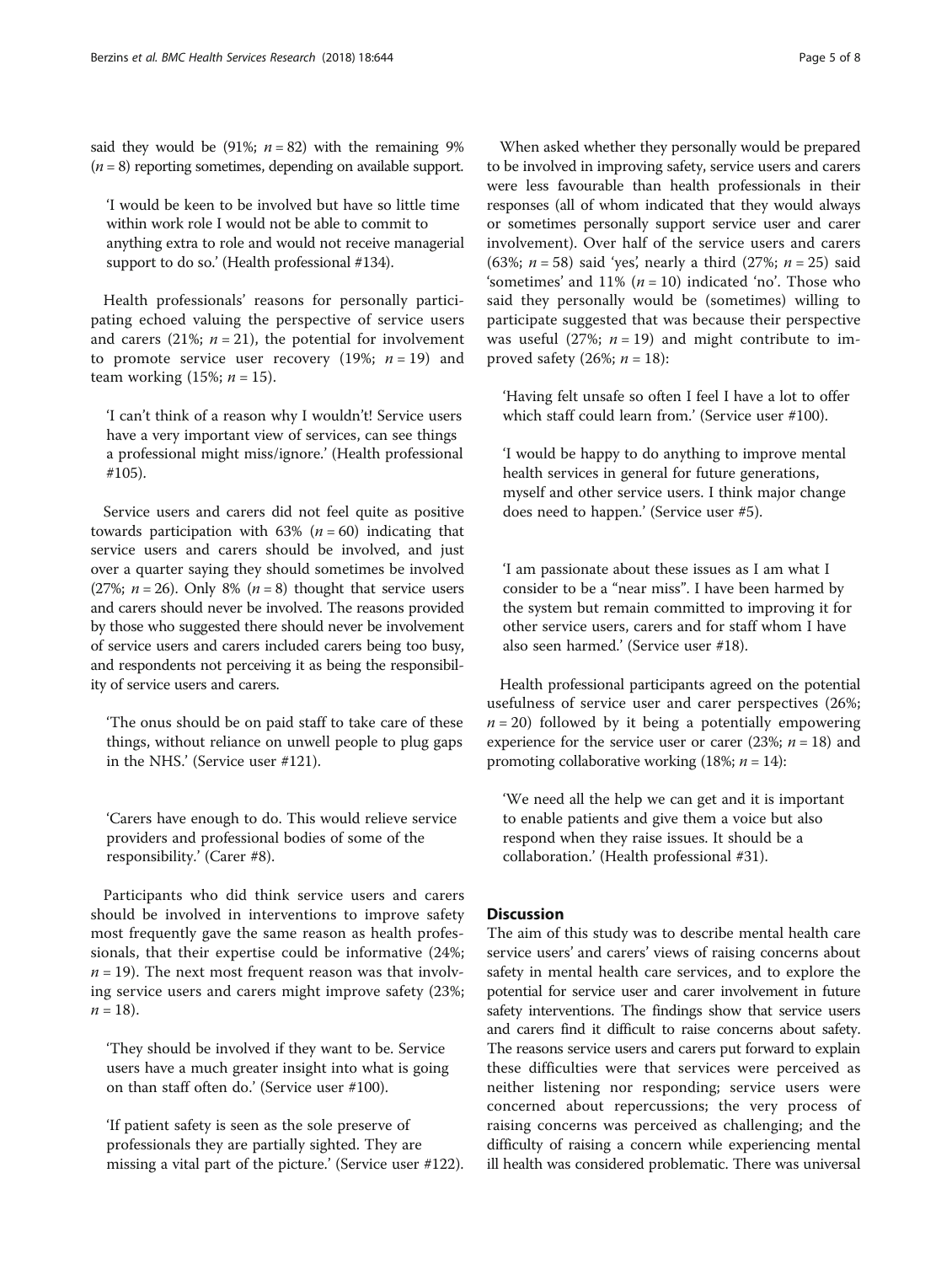support from health professionals and support from over half the service users and carers for service user and carer involvement in safety interventions, primarily due to their expertise from experience.

Inquiries into care failures in other health care settings have stressed the importance of listening and learning from issues raised by patients [[2](#page-7-0), [3](#page-7-0)], yet the findings of this study suggest we are some distance from achieving this in mental health care. Service users and carers described difficulties at all stages of the process, reluctance to initially raise a concern, concerns either not being listened to nor concerns being formalised but there being no response, but most striking was service users' fear of repercussions. A major feature of the mental health care system is the presence of coercion, particularly in the hospital setting; a marked imbalance of power between health professionals and service users that might understandably make service users reluctant to voice concerns both at the time of the concern or retrospectively, as they might come back into contact with the same service on a regular basis. Some service users believed that their concerns would be dismissed as being caused by their illness, seen as delusional or even malicious, although research has shown this to be a rare occurrence [\[26](#page-7-0), [27\]](#page-7-0). Many service users will have waited a long time to receive mental health care and may feel unable to raise concerns for fear of losing that service, meaning that services will not become aware of concerns and, therefore, be unable to respond. The fear of being seen as 'difficult', and the perceived threat of this contributing to a diagnosis of personality disorder, has no parallel in general health care; this was mentioned by more than one respondent and there is significant stigma attached, including inadequate treatment [\[28\]](#page-7-0). Furthermore, even if a service user or carer is prepared to raise an issue, it seems that the process may be difficult and not result in any change or even response, which may act as a barrier to future reporting and reduces the potential to learn from service user concerns about their experiences. These findings suggest that interventions aimed at improving safety by using concerns raised by service users and carers as a basis, may be more successful if service users and carers are directly involved in their development and implementation.

To date, there has been little empirical exploration of the willingness of service users and carers to participate in interventions designed to improve safety and also of the willingness of mental health professionals to collaborate to this end. The health professionals in this sample universally felt there was a role for service users and carers in such ventures and although there was not as high a level of support for involvement from service users and carers, nearly two thirds thought they should always be involved. Both groups thought service users and carers had expertise gained through their experiences and witnessing

the experiences of others that they could contribute to interventions to improve safety. For example, service user perspectives on staff behaviour could inform interventions to reduce aggression; carers' experiences of seeking information could change discharge procedures. This willingness to participate supports the findings in the general health care literature [[12](#page-7-0), [13](#page-7-0)], although there were similar reservations made about the main responsibility remaining with health professionals and there being occasions when service users would be too ill to participate [[16](#page-7-0)].

A declared willingness to participate does not of course translate to meaningful involvement and those who participate may subsequently lack the diversity of the overall service user population [[29](#page-7-0)]. This diversity within service users and carers means that there will need to be a diversity of methods used when striving for meaningful involvement in both research and subsequent safety improvement interventions [\[29](#page-7-0)] as well as offering opportunities for both short and long term involvement [[30](#page-7-0)].

Given the paucity of existing evidence about the role of service users and carers as 'co-producers' of safety within mental health settings, one of the obvious implications of our findings is the need to co-design methods for the systematic and routine gathering of information about the safety of care and care services. However, those attempting to routinely gather feedback from service users and carers should proceed with caution. From the wider literature on the involvement of 'patients' in patient safety, it is evident that currently, there is no real consensus about the best way to achieve the systematic gathering of feedback about the safety of health care services, and that there may need to be multiple mechanisms if this is to be meaningful [[30](#page-7-0)]. Indeed, some authors have recently described feedback from patients (service users) and carers as 'soft intelligence' that does not fit within existing mechanisms of gathering and acting on formalised metrics for managing services [[31\]](#page-7-0), or managing risk [\[29](#page-7-0)]. Further, current mechanisms for routinely collecting 'patient feedback' – such as the 'friends and family test' risk organisations believing that they are engaging with the views of those using services, when the reality is likely to be that they provide little or no information that can actually be used to improve services [\[32\]](#page-7-0). Thus, whilst our findings suggest that mental health care services would welcome feedback from service users and carers about safety to address concerns and improve services, operationalising this at a service or organisational level might not be straightforward. However, it is arguable that not collecting feedback represents a missed opportunity for organisational learning, as this type of information may well represent factors that may contribute to future patient safety problems [[16\]](#page-7-0), and as such, if collected routinely, may have the potential to inform services and improve the safety of mental health care.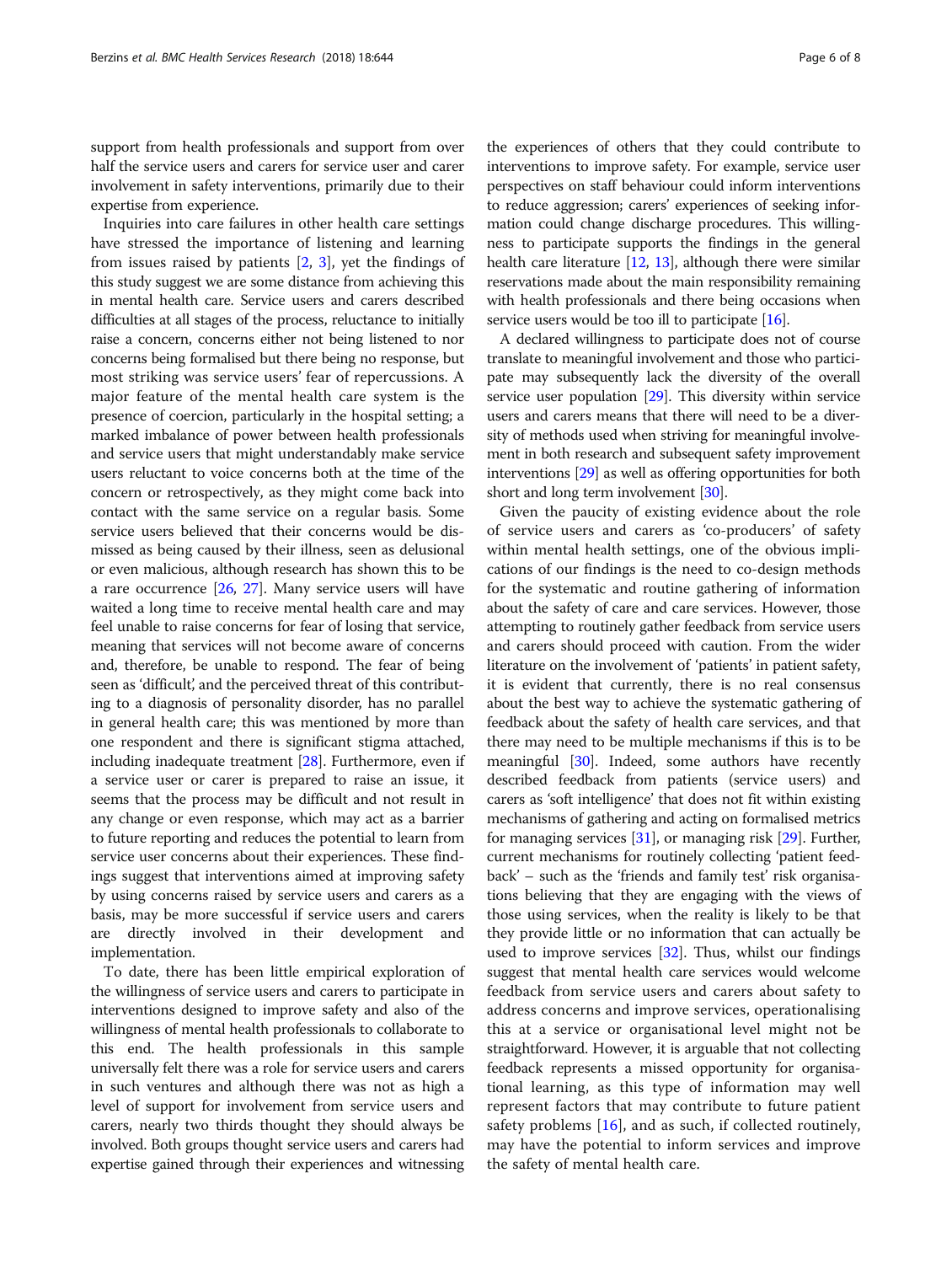## Strengths and limitations

This was a cross-sectional study using survey data. The sample contained more women and less than a quarter of participants came from minority ethnic groups. We already know that some ethnicities are over represented in mental health services, particularly in detentions under the Mental Health Act. It may be that these groups feel even more powerless to raise concerns. Therefore only limited generalisability of these findings can be claimed; however, in the absence of any knowledge about this area prior to this study, we do provide a starting point for more in-depth work in this area exploring the needs of particular groups such as people detained under the Mental Health Act and those with a range of other characteristics (gender; age; diagnosis, in particular complex trauma). Future research looking specifically at these groups is recommended as well as research looking at different service settings such as those for inpatients or community based services.

The sample was by its nature limited to those people using social media. There is also the tendency for people to link with organisations and individuals who reflect their own beliefs. Thus, this may mean the sample was biased further, although the on-line mental health community of interest has a broad scope. However, recruiting in this manner may also be a strength, as it allowed anonymous responses from service users and carers who might not have participated if recruitment had taken place directly through health services [\[22](#page-7-0)].

## Implications for future research

Future research might benefit from examining what the most effective ways are for ensuring concerns about safety from service users and carers can be both raised and responded to. For example, the Patient Measure of Safety (PMOS) [\[33](#page-7-0), [11](#page-7-0)] is a theory based measure which captures the patient perspective of the safety of care. PMOS has been used in both general hospital care [[11](#page-7-0), [15](#page-7-0)], and has been adapted for use in a primary care setting [\[14](#page-7-0)]. One potential avenue for future research is to explore adapting PMOS for use in mental health care. An additional concern that would need to be explored is the risk that in empowering service users and carers to contribute to safety improvements and raising concerns, we may create inequalities associated with an effective exclusion of the most vulnerable groups. This is a concern that has been highlighted by authors examining patient involvement in acute care settings [\[29](#page-7-0)], but is likely to be even more of a concern and research priority in mental health care services. Finally, whilst initial research may focus on the systems required to support greater involvement from service users and carers, a wider question that will need to be explored in the fullness of time, is how

service user and carer involvement in improving safety in mental health care can be developed at individual, service and system level.

## Conclusion

Overall, our findings suggest that mental health care service users and carers experience difficulties in raising concerns about the safety of health care services. Services were perceived to be unresponsive to complaints and service users feared repercussions if they raised a concern. This indicates that services are unlikely to receive this potentially useful data that could inform interventions to improve safety. All health professionals and the majority of service users and carers surveyed thought that there was potential for service user and carer involvement in developing interventions to improve safety informed by their experiences. The results of this study provide guidance for future research.

#### Abbreviation

PMOS: Patient Measure of Safety

## Acknowledgements

We would like to thank all the people who participated in this study by sharing their views and experiences.

#### Funding

This study was funded by a grant awarded by the School of Healthcare Research Pump Priming Fund, University of Leeds. This research was supported by the NIHR CLAHRC Yorkshire and Humber [www.clahrc](http://www.clahrc-yh.nihr.ac.uk)[yh.nihr.ac.uk](http://www.clahrc-yh.nihr.ac.uk) and the National Institute for Health Research (NIHR) Yorkshire and Humber Patient Safety Translational Research Centre (NIHR YH PSTRC). The views expressed in this article are those of the author (s) and not necessarily those of the University of Leeds School of Healthcare, the NHS, the NIHR, or the Department of Health and Social Care.

#### Availability of data and materials

The anonymised datasets generated during this current study are available from the corresponding author on reasonable request. The data will be archived in the University of Leeds data repository on 30.06.2018.

#### Authors' contributions

KB was involved in the conception and design of the study, collected and analysed data. She led on the drafting of the article. GL analysed data, and drafted the article. MB was involved in the conception and design of the study and critically reviewed the article for intellectual content. JOH analysed data and critically reviewed the article for intellectual content. JB was involved in the conception and design of the study, analysed data and critically reviewed the article for intellectual content. All authors have given approval for the current version to be submitted.

#### Ethics approval and consent to participate

Ethical approval for the study was sought from the University of Leeds, School of Healthcare Research Ethics Committee (ref. HREC15–059). The first screen of the survey provided information for participants was provided about the survey as well as sources of support. Consent was implied by completion and submission of the survey as approved by the overseeing ethical review committee.

### Consent for publication

Not applicable.

#### Competing interests

The authors declare that they have no competing interests.